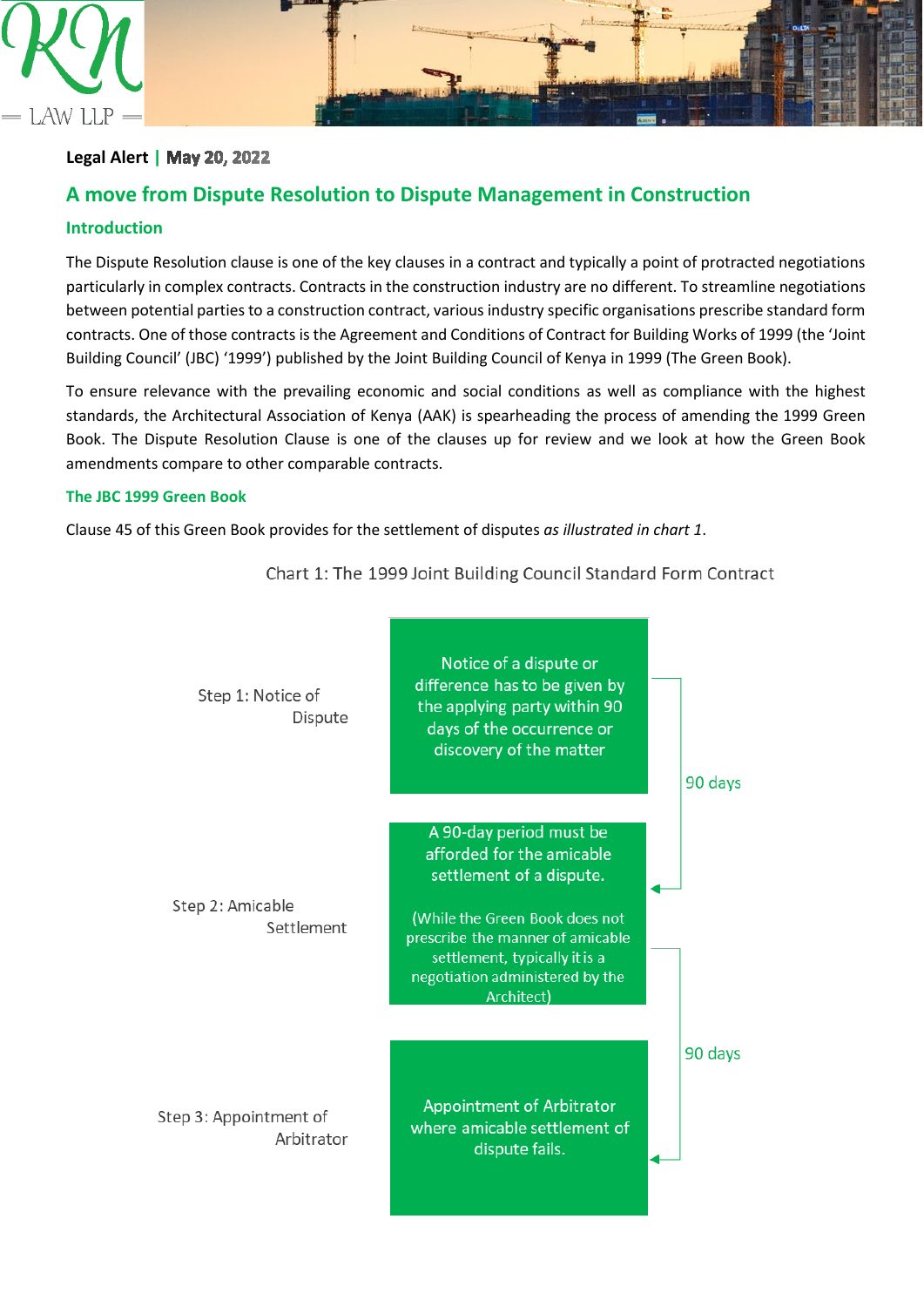## **The Proposed JBCC Standard Form Contract 2022 ('JBCC 2022')**

The Joint Building Construction Council (JBCC) (formerly the 'JBC') has proposed to amend the Green Book to include additional alternative dispute resolution mechanisms ('ADR mechanisms') prior to the submission of a dispute to arbitration.

One of the proposed ADR mechanisms, adjudication shall operate similar to the DAAB under the Red Book as *illustrated in chart 2*.

Chart 2: The Proposed JBCC Standard Form Contract 2022 ('JBCC 2022 SFC')

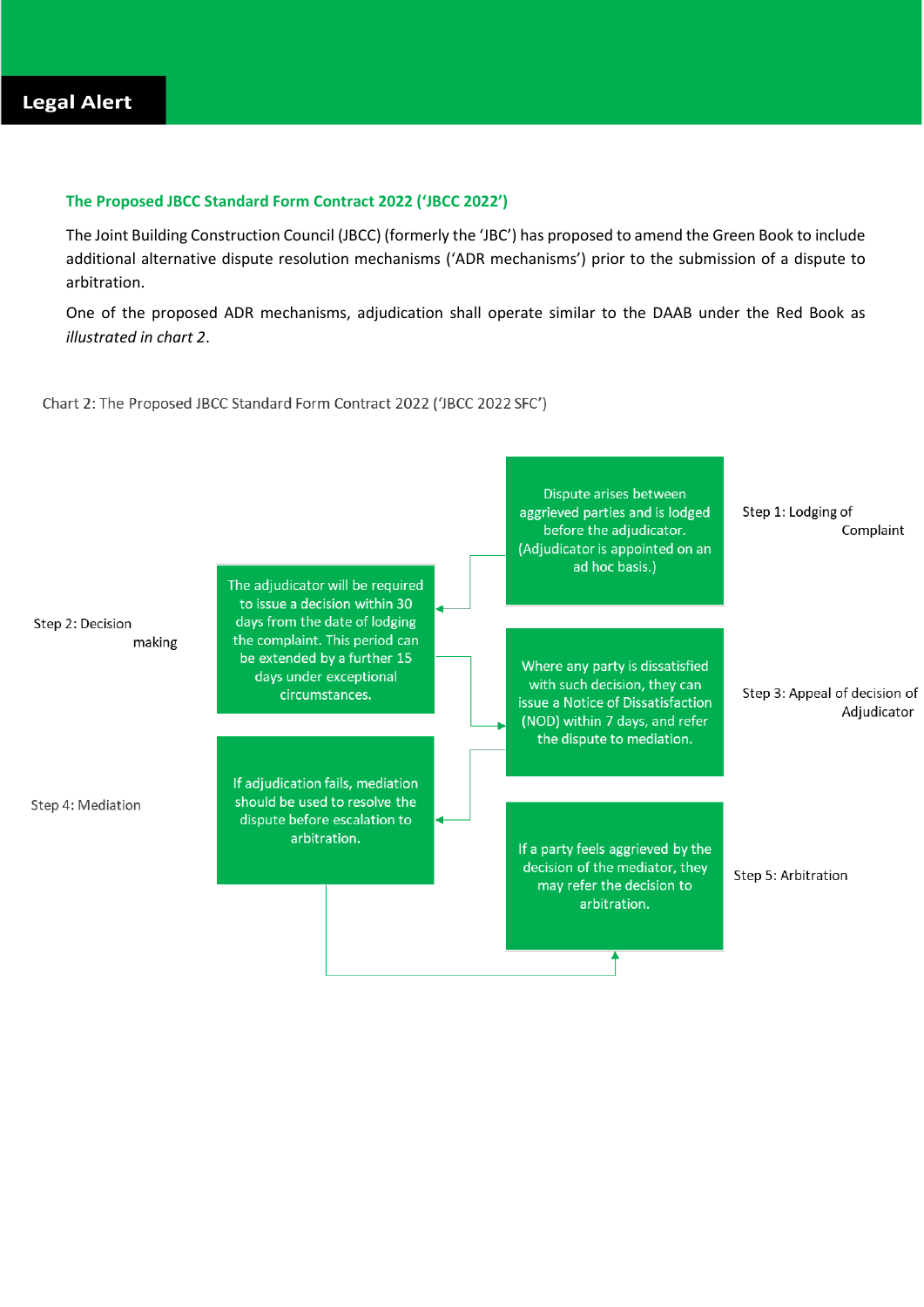The adjudicator is appointed on an ad hoc basis as it was considered that a standing board may not be required given the scale and length of many projects ordinarily governed by the JBCC. This is in contrast with the Red Book where a standing DAAB is established at the outset of the contract. This recognises local practice where the Red Book, when used locally, is usually amended to provide for appointment of the DAAB on an ad hoc basis. The Green Book anticipates that the adjudicator's appointing body would be set out in the Contract data. Suggested appointing bodies included the Chartered Institute of Arbitrators, Kenya, the Institute of Engineers of Kenya, the Institute of Chartered Project Managers etc.

There are various benefits to these pre-arbitral steps. Like in the Red Book, the JBCC 2022 provides for mandatory pre-arbitral steps with an aim of giving parties an opportunity to resolve disputes relatively quickly and inexpensively, with the possibility that they may avoid arbitration altogether.

As at the date of this newsletter, the JBCC 2022 SFC is still under review by AAK and is yet to be released to the public.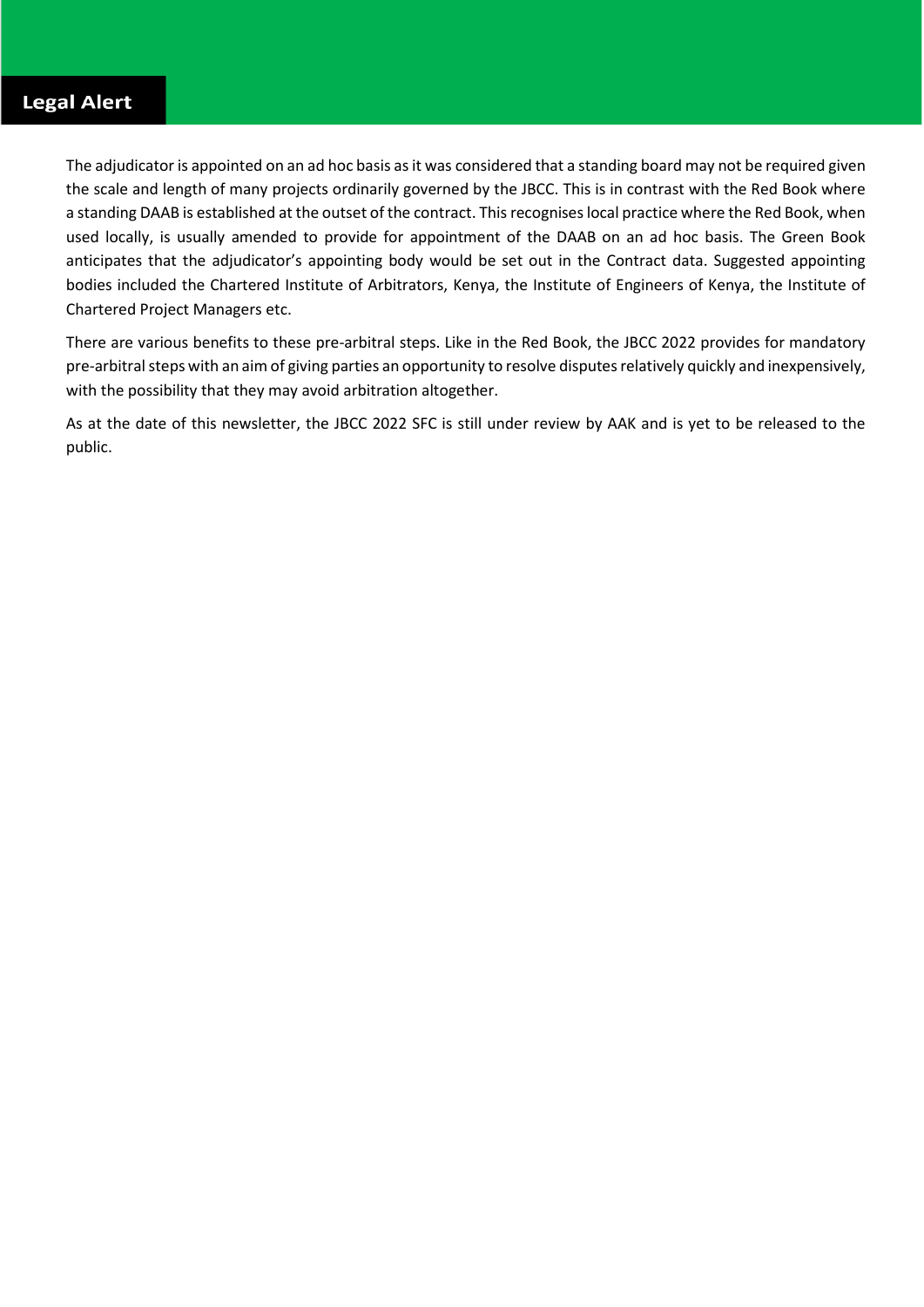## **The 2017 FIDIC Conditions of Contract for Construction**

There are number of comparable standard form contracts across various jurisdictions, we will compare the JBCC 2022 with the second edition of the FIDIC Conditions of Contract for Construction 2017 (the 'Red Book'). The Red Book is published by The International Federation of Consulting Engineers (FIDIC). It is widely used for international contracts and in Kenya for local contracts it is the preferred route where the value of the contract is at least USD 10,000,000. While FIDIC publishes different forms of contracts for various project types, the Red Book provides the best benchmark as it envisages the traditional form of contract also envisaged by the Green Book i.e. where the Employer has been responsible for the bulk of the design work.

Clause 21 of the Red Book provides for a multi-step dispute resolution procedure comprising of the Dispute Avoidance/Adjudication Board (DAAB), amicable settlement and arbitration as *illustrated in chart 3*.



Chart 3: The 2017 FIDIC Conditions of Contract for Construction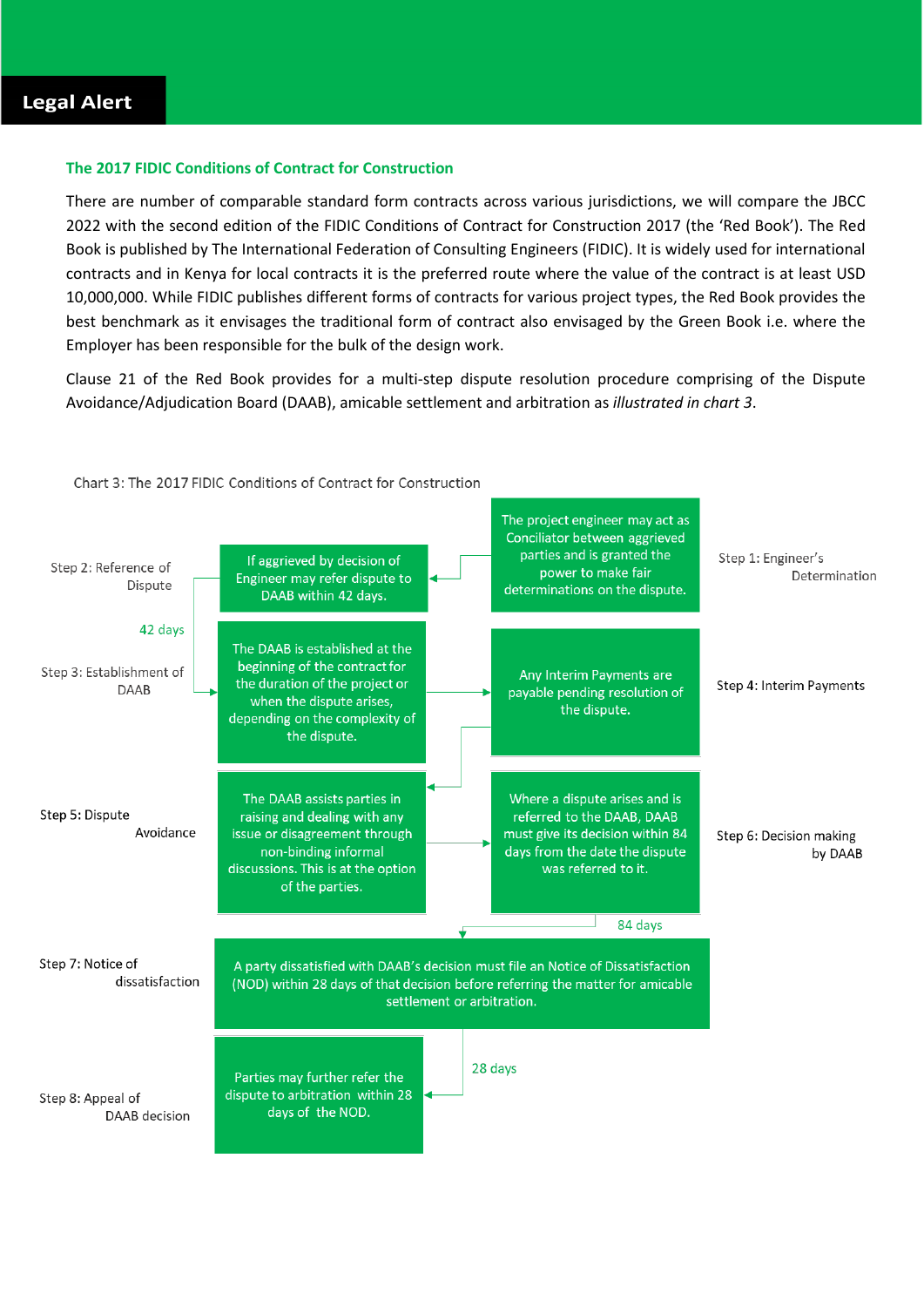## **Legal Alert**

The DAAB was designed to provide expedited dispute resolution as a means of avoiding protracted litigation that may otherwise stall major construction projects. It comprises of either one suitably qualified member or three suitably qualified members. The qualification standards are not set out in the Red Book. The Red Book provides that where there is no DAAB in place by reason of either non-appointment or expiry of appointment, the pre-arbitral steps do not apply and one may proceed directly to arbitration.

*Differences and Similarities between the JBC/JBCC standard form contracts and the FIDIC Red Book*

Below is a comparative analysis between the JBC/JBCC standard form contracts and the FIDIC Red Book include the following:

|                                                                                                                                                                                   | <b>JBC 1999</b>                                                                                                                          | <b>JBCC 2022</b> | <b>FIDIC 2017</b> |
|-----------------------------------------------------------------------------------------------------------------------------------------------------------------------------------|------------------------------------------------------------------------------------------------------------------------------------------|------------------|-------------------|
| <b>Amicable Settlement</b>                                                                                                                                                        | ✓                                                                                                                                        | X                | ✓                 |
| Interim Awards (Allows for<br>payment of an interim award<br>arbitration<br>pending<br><b>or</b><br>decision<br>constituted<br>as<br>binding because of failure to<br>file a NoD) | X                                                                                                                                        | $\times$         |                   |
| Establishment of a standing<br>dispute resolution/avoidance<br>body                                                                                                               | X                                                                                                                                        | $\times$         |                   |
| <b>Mediation</b>                                                                                                                                                                  | X                                                                                                                                        | $\checkmark$     |                   |
| <b>Binding</b><br>&<br>Enforceable<br><b>Interim Decisions</b>                                                                                                                    | $\boldsymbol{\mathsf{x}}$                                                                                                                | ✓                |                   |
| Arbitration                                                                                                                                                                       | ✓                                                                                                                                        | $\checkmark$     | $\checkmark$      |
| Disputes to be referred to<br>after<br>arbitration<br>only<br>completion                                                                                                          | $\checkmark$<br>NB: Some disputes may be referred<br>to arbitration prior to practical<br>completion e.g. replacement of an<br>architect | $\times$         | $\times$          |

### **Emerging Issues**

With referral of disputes to arbitration trending upward, there has been a need to further streamline ADR mechanisms in the construction sector.

There is increased focus on dispute avoidance as opposed to dispute resolution. Dispute avoidance is designed to avoid the dispute altogether. This means that high costs for arbitration or litigation can be avoided entirely. The parties therefore focus on resolving the potential dispute mutually among themselves with the assistance of a neutral party rather than using an independent arbiter which typically leads to a winner take all situation.